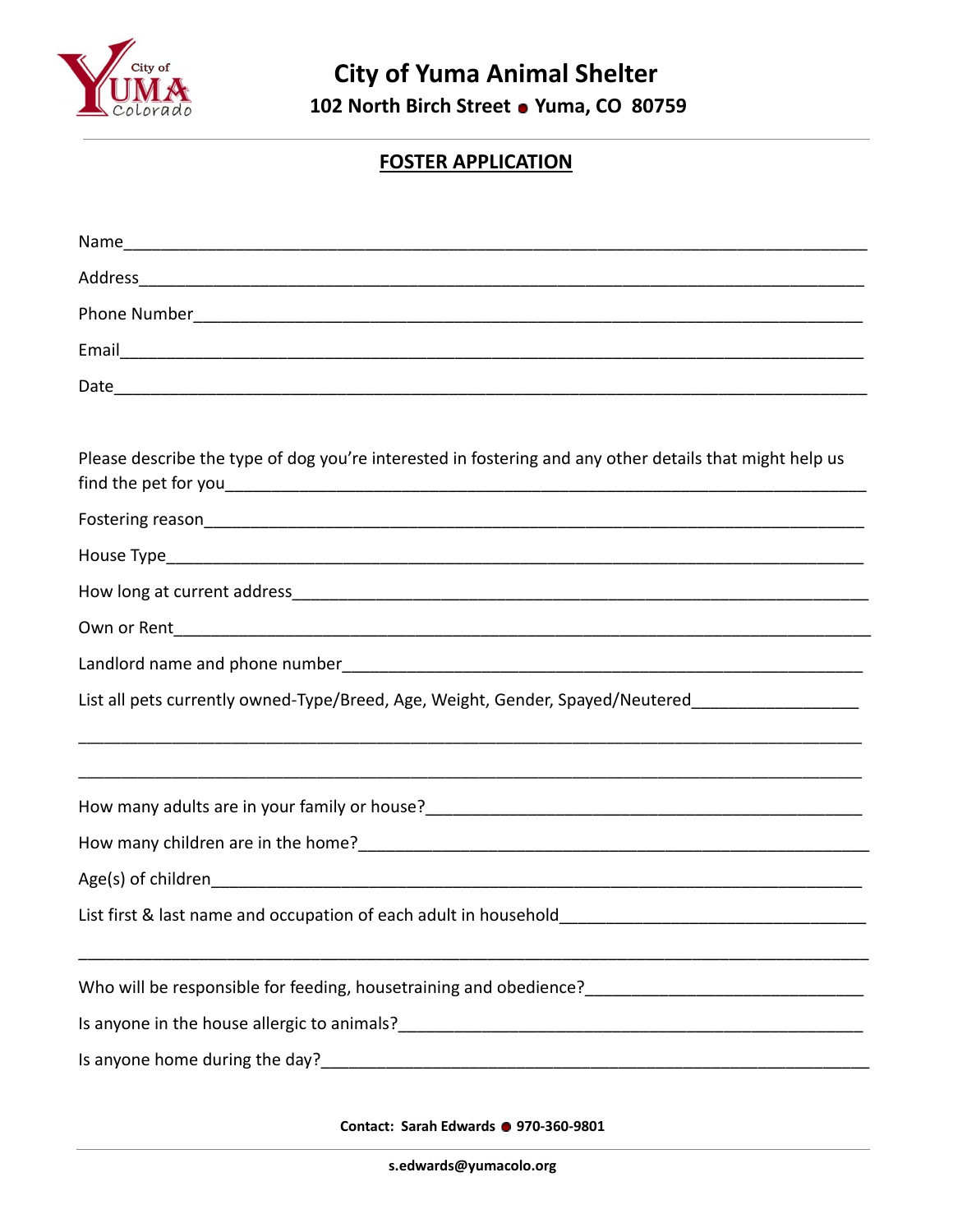

## **City of Yuma Animal Shelter 102 North Birch Street Yuma, CO 80759**

| How will you deal with the following behavior if the pet exhibits them once he/she is in your home?    |
|--------------------------------------------------------------------------------------------------------|
|                                                                                                        |
|                                                                                                        |
|                                                                                                        |
|                                                                                                        |
|                                                                                                        |
|                                                                                                        |
|                                                                                                        |
|                                                                                                        |
| Can you provide training to help your foster dog be more adoptable?________________________________    |
|                                                                                                        |
|                                                                                                        |
| If you do not have a fence, how will the dog go about getting exercise and doing "business?" _________ |

**Contact: Sarah Edwards 970-360-9801**